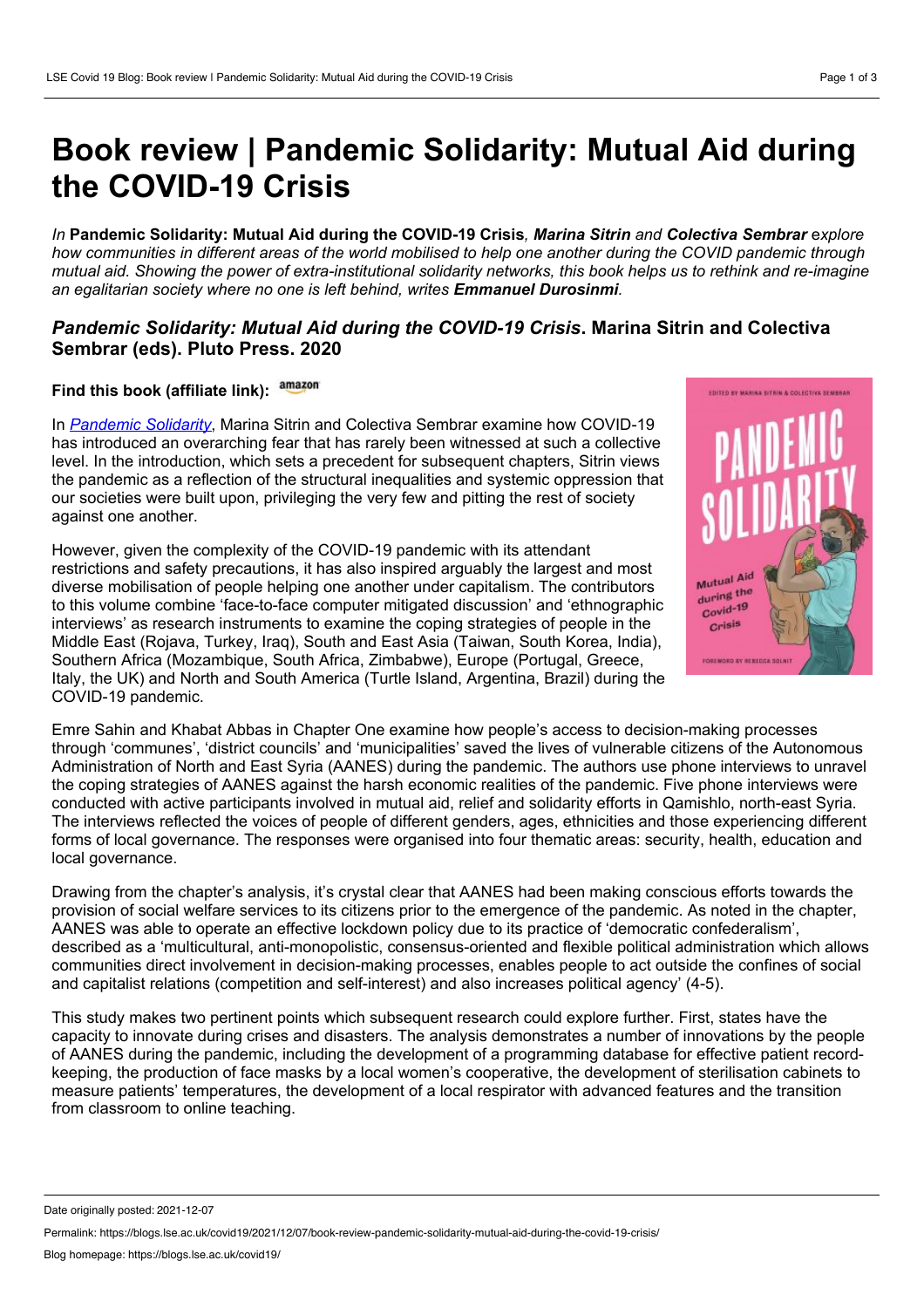Second, the authors of the chapter argue that there's a higher tendency for people who have lived under protracted conflict situations to cope during a pandemic or natural disaster compared to societies with less violent conflict. Amidst the pandemic-induced infections, the people of AANES were under fear of Syrian and Turkish invasion, due to previous invasions in Afrin, Serekaniye and Gire Spi. By implication, the familiarity with quarantine measures under war and conflict situations with their neighbours paved the way for the people of AANES to integrate the lockdown policy into their daily routines without protest. However, this security situation with the Syrian and Turkish regimes was a major challenge for AANES in managing the spread of infections during the pandemic as there were cases of cross-border smuggling of goods and people and the destruction of key sanitation infrastructure, such as water stations.

Seyma Ӧzdemir in Chapter Two explores the coping strategies of Turkey during the pandemic through the lens of solidarity networks. How does the state successfully implement a lockdown policy in an unequal society characterised by chronic disease, extreme poverty, homelessness and wanton human rights violations? This is a question vehemently challenged through the proliferation of solidarity networks in Turkey and other countries examined in this book.



Photo: Tim [Dennell](https://flickr.com/photos/shefftim/49735384322/in/photolist-2iLWR1f-2mkmkKA-nt1E8j-2mLWhqv-2iQ6sjC-2iJBi57-61CwAT-2iUDtK9-SAMXsR-2iHqCHg-2iGnbZM-2iFBh54-2iTTwm9-2iNQ9wq-2iKpkc4-2iJFFJX-2iLVbGN-L5M7Fs-2iQFWsp-2iR4U3P-2iGndfC-2iEB42j-DRrD7x-2iGKqfA-TnSQZY-a7oXkV-bcssa-gmFr7E-52vF2v-2iKpm6i-thYip-NB95M8-dhjT2T-29APQfG-2bgiMC9-2bgiMHQ-2chWL11-EVQqA8-2iGpYFk-w367fT-Uaqnpu-gmFE6M-YDBeRn-2hgCS6A-gmFMQf-8aKCR1-NB97Ba-2iX5xL9-2mBK4RY-2iS25HT) via a CC BY NC 2.0 [licence](https://creativecommons.org/licenses/by-nc/2.0/)

As a departure from AANES, two dynamics play out in the context of the Turkish response to the pandemic. First, the state views solidarity networks as a threat capable of exposing the government, its incompetence, its problems and its intentions as well as its unwillingness to support people with welfare packages. As a consequence, this led to the use of force to silence those challenging the authority of the state. Second, the extra-institutional activities of the solidarity networks, which Ӧzdemir deems 're-imagined and unimagined spaces' (20), show the tendency of ordinary people to create solutions to problems outside of institutional channels.

Similarly, the extra-institutional activities of social movements in Mozambique, South Africa and Zimbabwe challenged the repressive character of the state during the pandemic through civil society alliances, diaspora solidarity, anti-xenophobic and regional solidarity. This lends credence to the capacity of ordinary people to transform, reform and challenge the state, as examined by Boaventura Monjane in Chapter Seven.

In contrast, Midya Khudhur in Chapter Three explains that war-torn Iraq experienced harmony between the government and the people given the invisibility of the enemy (COVID). Iraq has a long history of battling with a physical enemy in the theatre of conflict prior to the emergence of COVID-19 with consequences for its economy and population. This history has given rise to poverty, unemployment and a lack of trust in governance. During the pandemic, the invisibility of the enemy rendered the state powerless, changed the dynamics of social relations and saw the proliferation of solidarity networks, which in the case of Iraq has served as a complement to the efforts of government in providing welfare services to people.

Date originally posted: 2021-12-07

Permalink: https://blogs.lse.ac.uk/covid19/2021/12/07/book-review-pandemic-solidarity-mutual-aid-during-the-covid-19-crisis/